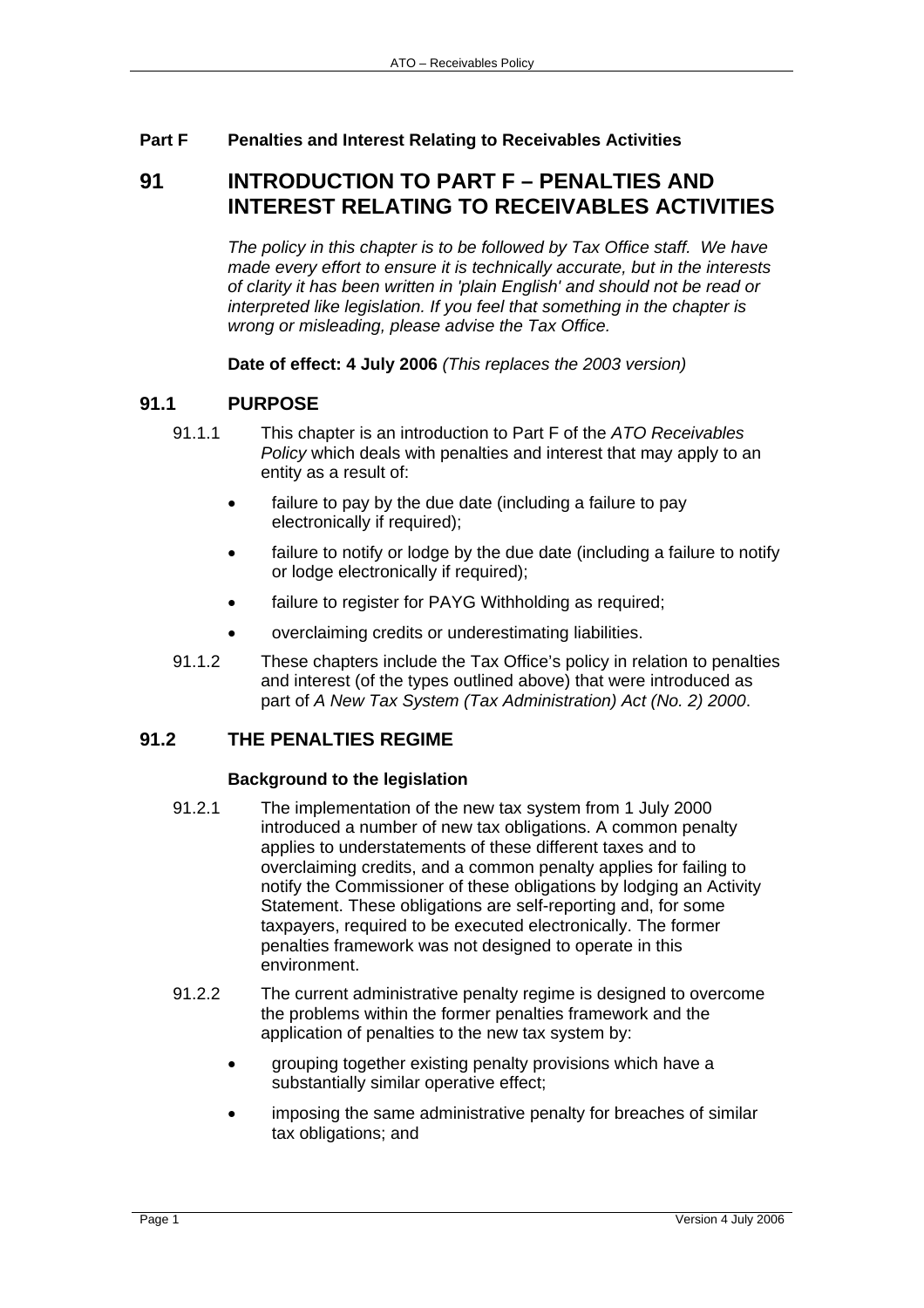• applying the new administrative penalty regime uniformly to all taxation laws, including those introduced as part of the New Tax System.

#### **The current regime**

- 91.2.3 *A New Tax System (Tax Administration) Act (No. 2) 2000* introduced a uniform administrative penalty regime into Schedule 1 of the *Taxation Administration Act 1953* (TAA). This regime consists of 3 distinct components:
	- penalties relating to statements and schemes;
	- penalties for failure to lodge returns and other documents on time; and
	- penalties for failing to meet other taxation obligations.
- 91.2.4 This administrative penalty regime applies to all taxation laws of which the Commissioner has administration.

#### **Context of Reform**

- 91.2.5 The purpose of the amendments was to streamline the existing penalties framework and to support compliance by imposing uniform administrative penalties on taxpayers for failing to satisfy obligations under the taxation laws.
- 91.2.6 The administrative penalty regime is designed to be easily understood by taxpayers and easily administered by the Commissioner. It is equitable in that a common penalty applies where a taxpayer fails to satisfy the same type of obligation under different tax laws. The regime is consistent with the ATO Compliance Model and the Taxpayers' Charter.
- 91.2.7 These measures were the second phase of the uniform penalties regime. The general interest charge (GIC) which is not, in law, a penalty but an interest charge, was introduced in 1999 in *Taxation Laws Amendment Act (No. 3) 1999* to apply a uniform interest rate to all late payments of tax.
- 91.2.8 As a result of the recommendations following the Review of Aspects of Income Tax Self Assessment, on 16 December 2004, the Government announced the introduction of the shortfall interest charge (SIC) to improve the interest regime that applies to income tax shortfalls. This lower interest charge applies to shortfalls arising from amended income tax assessments for the 2004-05 and later income years, for the period from the due date of the original assessment, to the day before the assessment is amended.

#### **Date of effect**

91.2.9 The amendments contained in *A New Tax System (Tax Administration) Act (No. 2) 2000* generally applied from 1 July 2000. However, where the amendments relate to income tax return matters they applied to the 2000-2001 and later income years. Amendments relating to FBT return matters applied to the year of tax starting 1 April 2001 and later years.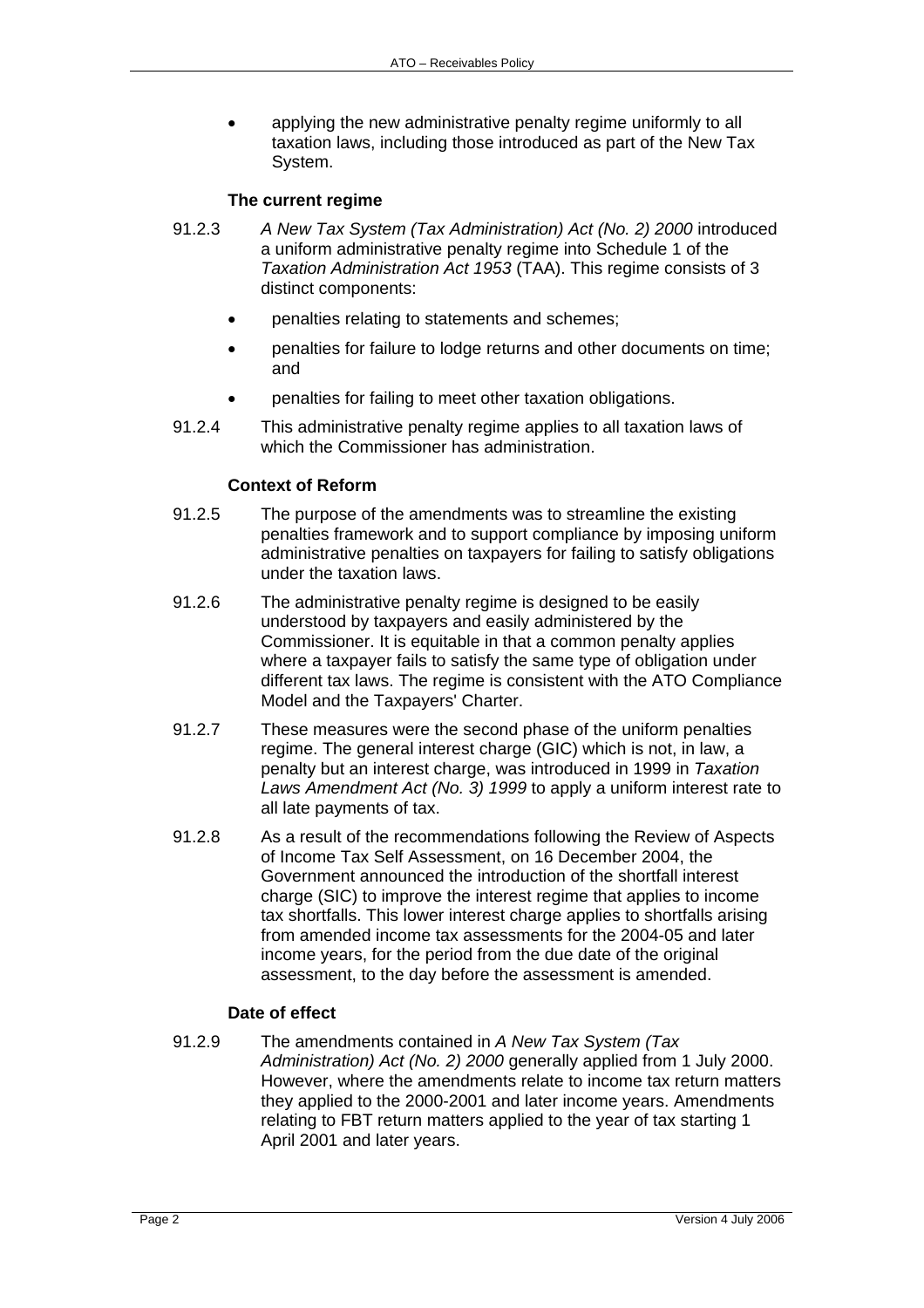# **91.3 PENALTIES AND THE COMPLIANCE MODEL**

- 91.3.1 The *ATO Receivables Policy* is an integral part of the Tax Office's strategy to improve taxpayer compliance. While the policy is primarily concerned with taxpayers meeting their payment and lodgment obligations, its contribution to taxpayer compliance overall can be demonstrated by reference to the ATO Compliance Model. (See chapter entitled 'Risk management' for further details).
- 91.3.2 The principle of the ATO Compliance Model applies to every facet of tax administration and is utilised widely at both strategic and operational levels. It illustrates that the individual circumstances of a taxpayer contribute to his or her underlying attitudes to compliance and to the subsequent behaviour. Accordingly, the Tax Office's strategies, including its approach to the imposition of penalties, are designed to improve that behaviour and in the long term, the underlying attitude to compliance.
- 91.3.3 The determination of the level of penalties (ie the level to which the penalty imposed by law would be remitted) is predicated upon an evaluation of the overall compliance risk posed by the taxpayer, and this is based on their individual circumstances. In other words, the Tax Office needs to differentiate its treatment of taxpayers according to their approach to meeting their tax responsibilities and the circumstances they face in doing it. This is consistent with the intent of the Taxpayers' Charter. The Compliance Model clearly links the degree of compliant attitude (and consequent behaviour) to the severity of the strategies adopted. In applying this model the Tax Office will consider all available behavioural information (not just lodgment history, or payment and debt performance), together with an understanding of why there was any previous non-compliance.
- 91.3.4 Accordingly, the remission of penalties will be cognisant of the taxpayer's compliance history and a consequential evaluation of compliance risk, as well as being focused on the longer-term goal of ensuring both current and future compliance. Some penalties or interest charges, particularly the GIC, are designed to include compensation to the Government for the delay in paying a correct liability. In circumstances where a taxpayer has an impeccable compliance history, an error may not attract any penalty other than the GIC, (or SIC for amended income tax assessments for the 2004- 05 and later income years), while taxpayers with poor compliance history may be prosecuted rather than have administrative penalties imposed.
- 91.3.5 The imposition of penalties is not an end in itself. It is a means of encouraging or securing compliance, not only for a specific taxpayer but also for the wider taxpayer community generally.

### **91.4 THE IMPOSITION AND REMISSION OF PENALTIES UNDER THE NEW TAX SYSTEM**

91.4.1 In the transitional period of the new tax system, the Tax Office's response was cognisant of the compliance model and administrative effectiveness as well as considerations of the implementation workload on taxpayers, agents and professional advisors. The underlying philosophy in determining transitional arrangements was to strike an appropriate balance between the advice and assistance